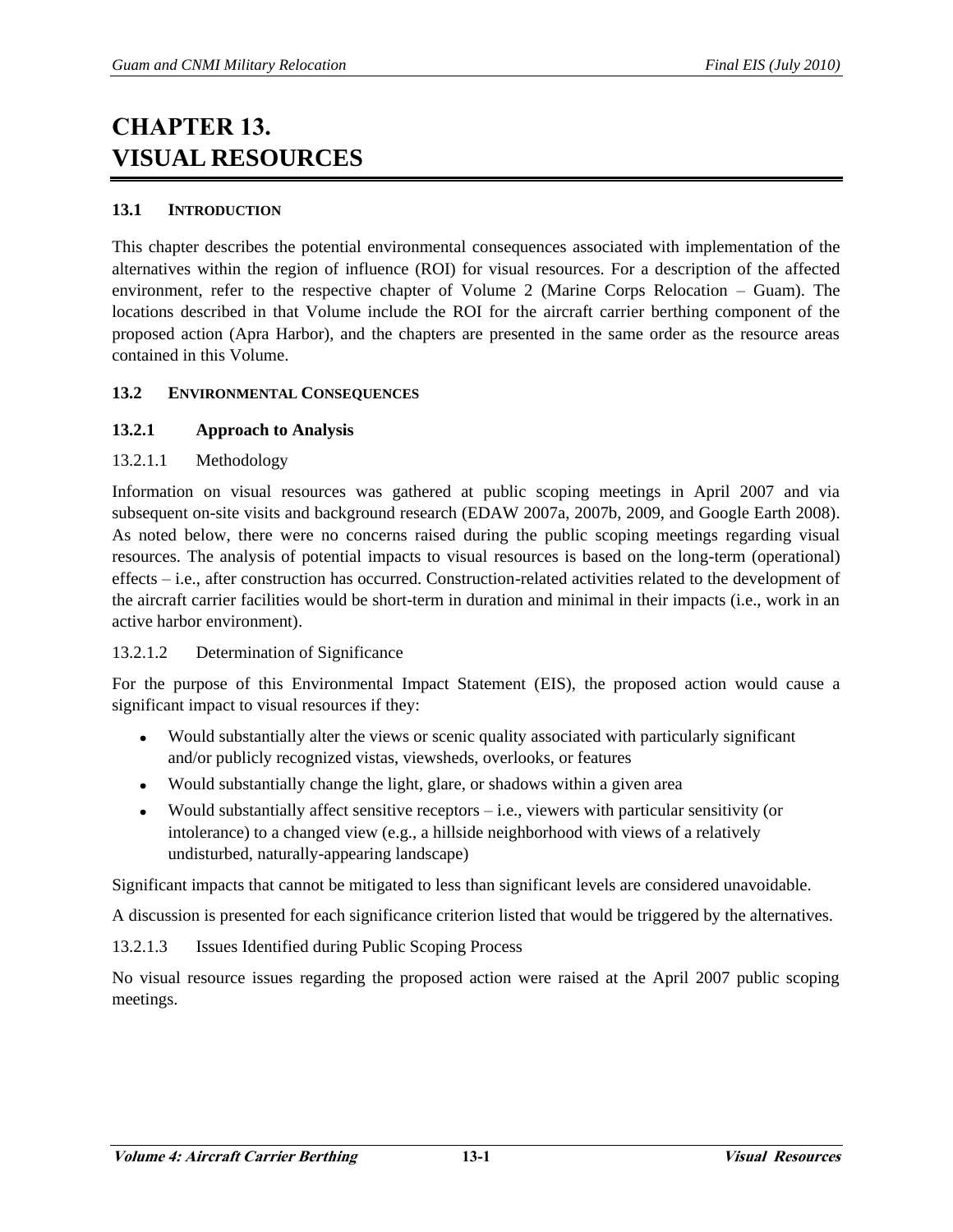## **13.2.2 Alternative 1 Polaris Point (Preferred Alternative)**

#### 13.2.2.1 Onshore

Onshore activities associated with Alternative 1 Polaris Point (referred to as Alternative 1) include construction of a wharf/staging area with ground disturbance of approximately 5.8 acres (ac) (2.3 hectares [ha]), a Morale, Welfare, and Recreation (MWR) area of 2.4 ac (1 ha), security structures including a 50 foot (ft) (15 meter [m]) watch tower, and various buildings including a Port Operations Building, a substation, water treatment facilities, and a pump station on an existing military operating port facility. As part of the project, four existing structures (buildings 4407, 4408, 4409, and an existing guard tower) would be demolished. A 300 ft (91 m) roadway would be demolished and replaced with a new access road to connect Polaris Point Drive to the staging area.

Onshore construction related disturbances would be evident from offshore locations within Outer Apra Harbor, and to a lesser degree to nearby onshore areas. These activities would introduce some new elements into the landscape and remove others; with the most substantial being, from a visual perspective, a 50 ft (15 m) watch tower that would be visible from some distant views. However, all of these activities would occur in, and new features would be added to, a fully developed military base including an industrial area and harbor environment. Therefore, less than significant impacts to visual resources are anticipated from onshore activities.

## 13.2.2.2 Offshore

Offshore activities associated with Alternative 1 include dredging of the berthing area, the turning basin, and the channel bend; construction of a wharf at Polaris Point; and the operations associated with the berthing of the aircraft carrier.

During construction, pile-driving equipment, shoreline alteration activities (cut/fill), and dredging activities (barges and cranes) would alter the existing landscape. The most evident post-construction landscape feature would be a changed shoreline, i.e., from an uneven, rip-rap water's edge to a wharf raised 12 ft (3.7 m) above mean sea level that could be up to 1,325 ft (404 m) in length. The construction activities would be short-term and would not impact sensitive receptors or appreciably alter the light, glare or shadows because all proposed activities would be within an active commercial port.

During the aircraft carrier visits (approximately 63 total days per year; up to 21 days per visit), the most significant visual feature would be the aircraft carrier itself, with its bridge deck and associated towers reaching 215 ft (66 m) high. No sensitive receptors were identified in the area. There would be minor changes to the light, glare, or shadows due to the new facilities with no appreciable impact on visual resources because the proposed activities would be located within an active military and commercial port. The submarine compound would experience a change in shadow pattern, but it would not interfere with their mission. The aircraft carrier would have the most impact on Naval Base Guam visitors and waterfront personnel. Most visitors to the Naval Base would not consider an aircraft carrier a negative impact to the Navy harbor view plane. The operational activities would take place within an active industrial Naval harbor environment. Therefore, these new activities and features would have less than significant impacts to visual resources.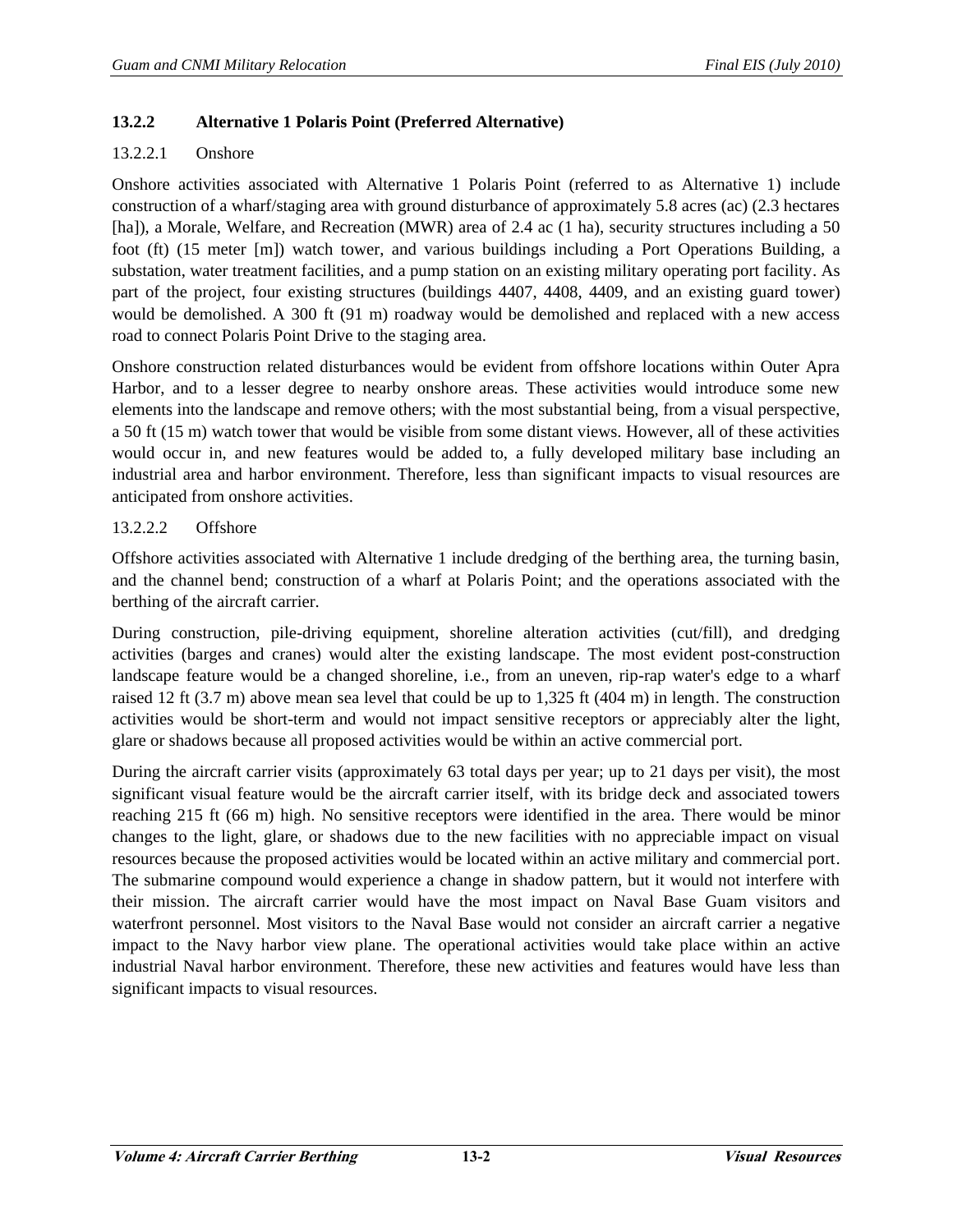## 13.2.2.3 Summary of Alternative 1 Impacts

Table 13.2-1 summarizes Alternative 1 impacts.

| Tuble Iola II builling you internative I milpacto |                       |                                                                                                                                                                                                                                                                                                                                                                                                                                                      |  |  |
|---------------------------------------------------|-----------------------|------------------------------------------------------------------------------------------------------------------------------------------------------------------------------------------------------------------------------------------------------------------------------------------------------------------------------------------------------------------------------------------------------------------------------------------------------|--|--|
| Area                                              | Project<br>Activities | <b>Project Specific Impacts</b>                                                                                                                                                                                                                                                                                                                                                                                                                      |  |  |
| Onshore                                           | Construction          | No adverse impacts to visual resources are anticipated from onshore activities                                                                                                                                                                                                                                                                                                                                                                       |  |  |
|                                                   | Operation             | New elements would be introduced into the existing landscape and remove<br>others, with the most substantial being a 50 ft $(15 \text{ m})$ watch tower, that would be<br>visible from some distant views.                                                                                                                                                                                                                                           |  |  |
| Offshore                                          | Construction          | No adverse impacts to visual resources are anticipated from offshore activities                                                                                                                                                                                                                                                                                                                                                                      |  |  |
|                                                   | Operation             | The most evident post-construction landscape feature would be a changed<br>shoreline, i.e., from an uneven, rip-rap water's edge to a wharf raised 12 ft (3.7)<br>m) above mean sea level that could be up to $1,325$ ft (404 m) in length.<br>During the aircraft carrier visits, the most significant visual feature would be the<br>aircraft carrier itself, with its bridge deck and associated towers reaching 215 ft<br>$(66 \text{ m})$ high. |  |  |

## **Table 13.2-1. Summary of Alternative 1 Impacts**

13.2.2.4 Alternative 1 Proposed Mitigation Measures

There are no mitigation measures required.

## **13.2.3 Alternative 2 Former Ship Repair Facility (SRF)**

## 13.2.3.1 Onshore

Onshore activities associated with Alternative 2 Former SRF (referred to as Alternative 2) include construction of a wharf/staging area with ground disturbance of approximately 6 ac (2.4 ha), an MWR area of 4 ac (1.6 ha), and various buildings including Port Operations Building, a substation, a water treatment facility, and a pump station. As part of the project, 10 existing structures (93-1, 2004, 2005, 2006, 2009, 2010, 2013, 2014, 2108, and 2072) would be demolished. A 600 ft (183 m) portion of E Street would be demolished and replaced south of the staging area.

As the Former Ship Repair Facility (SRF) site is a port industrial area with no sensitive receptors, construction of the proposed facilities at the Alternative 2 location would not be expected to result in adverse impacts to visual resources.

## 13.2.3.2 Offshore

Offshore activities associated with Alternative 2 include dredging of the berthing area, the turning basin, and the channel bend; construction of a wharf at the Former SRF site; and the operations associated with the berthing of the aircraft carrier.

As the Former SRF site is a port industrial area, construction of the proposed facilities at the Alternative 2 location would not be expected to result in adverse impacts to visual resources. No adverse impacts to the view plane would result, as described under Alternative 1.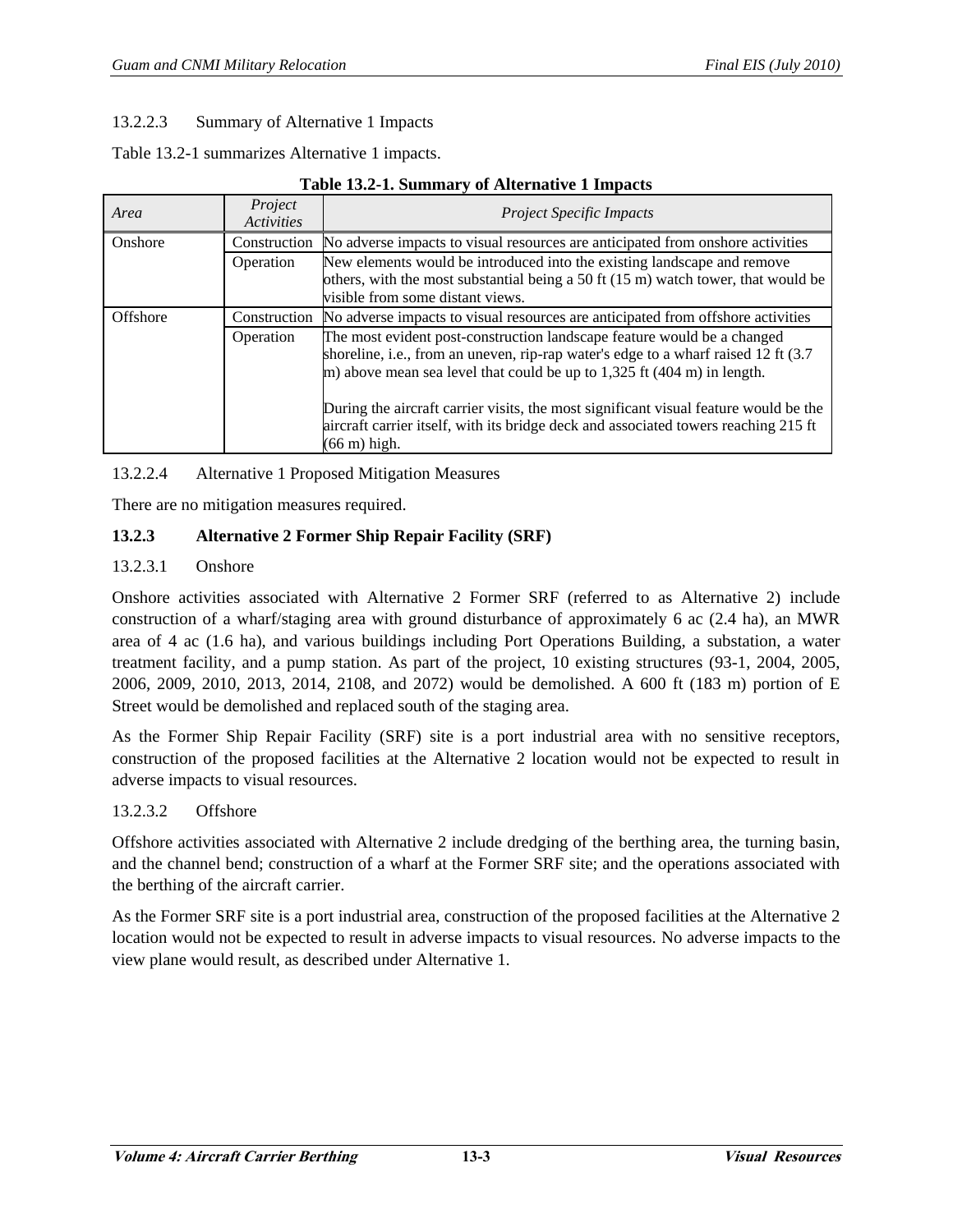## 13.2.3.3 Summary of Alternative 2 Impacts

Table 13.2-2 summarizes Alternative 2 impacts.

#### **Table 13.2-2. Summary of Alternative 2 Impacts**

| Area            | Project<br><i><u><b>Activities</b></u></i> | <b>Project Specific Impacts</b>                                                               |  |
|-----------------|--------------------------------------------|-----------------------------------------------------------------------------------------------|--|
| Onshore         |                                            | Construction   No adverse impacts to visual resources are anticipated from onshore activities |  |
|                 | Operation                                  | No adverse impacts to visual resources are anticipated from onshore activities                |  |
| <b>Offshore</b> |                                            | Construction No adverse impacts to visual resources are anticipated from offshore activities  |  |
|                 | Operation                                  | No adverse impacts to visual resources are anticipated from offshore activities               |  |

13.2.3.4 Alternative 2 Proposed Mitigation Measures

There are no mitigation measures required.

## **13.2.4 No-Action Alternative**

Under the no-action alternative, no construction, dredging, or operations associated with the proposed aircraft carrier berthing would occur. Existing operations at Polaris Point, as a military training and recreational facility, and the Former SRF, as a commercial ship repair facility, would continue. Therefore, the no-action alternative would not have adverse impacts to visual resources.

## **13.2.5 Summary of Impacts**

The visual impacts are similar for both alternatives, which are located in an industrial harbor. Construction impacts would be minor and temporary. The transient nuclear powered aircraft carrier capability-related changes to Apra Harbor would result in shoreside modifications to the visual environment at the two sites. The difference is the Former SRF site was previously developed and the Polaris Point site is under developed; however, they are both in industrial areas and the facilities would be consistent with the other waterfront facilities in the vicinity. The affected area would be within an active military base and military harbor facility surrounded by existing commercial port infrastructure. No adverse impacts are anticipated. Table 13.2-3 summarizes the potential impacts of each action alternative and the no-action alternative.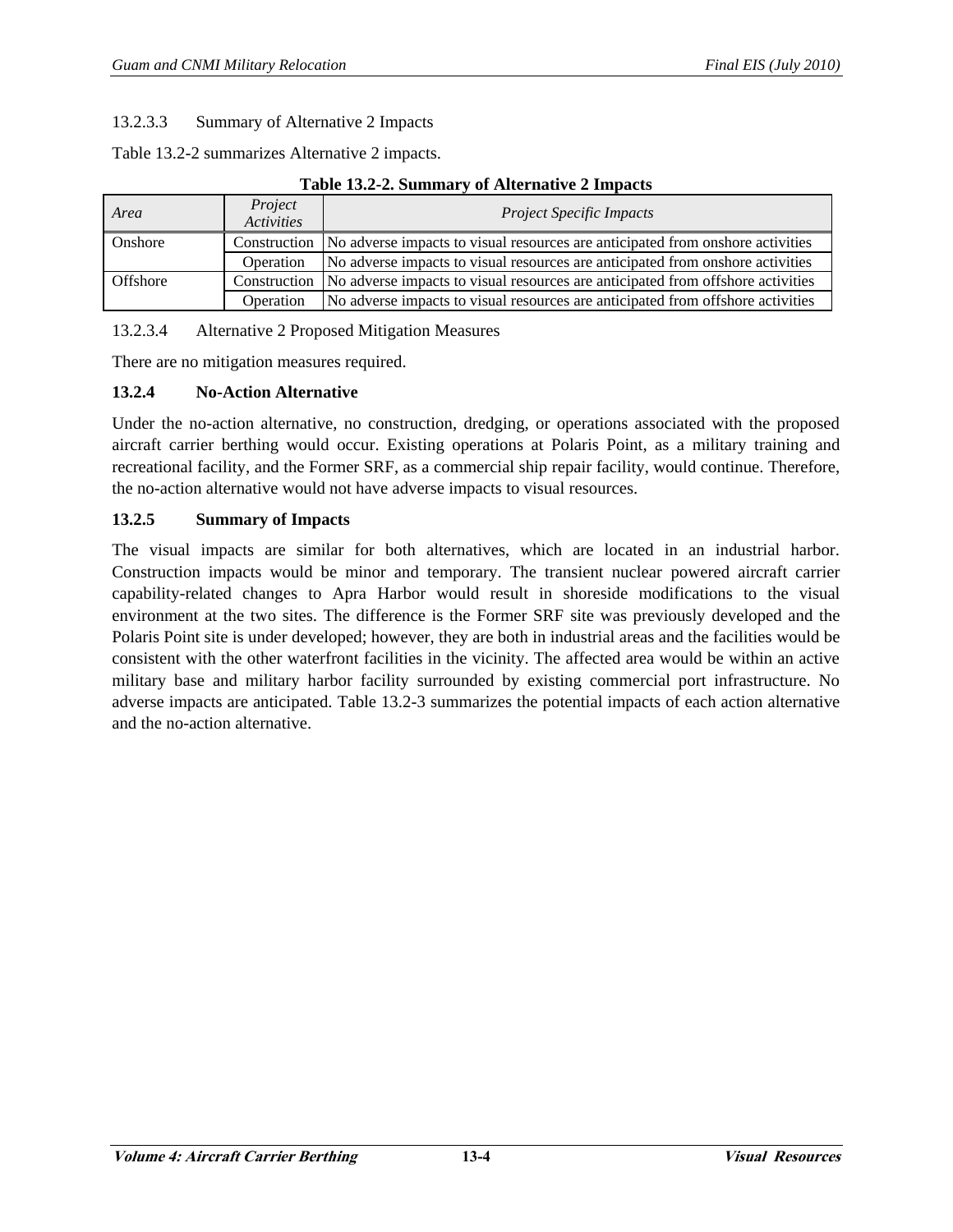| Alternative 1                         | Alternative 2 | <b>No-Action Alternative</b> |  |  |  |  |
|---------------------------------------|---------------|------------------------------|--|--|--|--|
| <b>Onshore Viewshed</b>               |               |                              |  |  |  |  |
| <b>LSI</b>                            | NI            | NI                           |  |  |  |  |
| • New elements would be               |               |                              |  |  |  |  |
| introduced into the existing          |               |                              |  |  |  |  |
| landscape and others removed,         |               |                              |  |  |  |  |
| with the most substantial being       |               |                              |  |  |  |  |
| a new 50 ft $(15. m)$ watch tower     |               |                              |  |  |  |  |
| that would be visible from some       |               |                              |  |  |  |  |
| distant views.                        |               |                              |  |  |  |  |
| <b>Offshore Viewshed</b>              |               |                              |  |  |  |  |
| <b>LSI</b>                            | NI            | NI                           |  |  |  |  |
| • The most evident post-              |               |                              |  |  |  |  |
| construction landscape feature        |               |                              |  |  |  |  |
| would be a changed shoreline -        |               |                              |  |  |  |  |
| i.e., from an uneven, rip rap         |               |                              |  |  |  |  |
| water's edge to a wharf raised        |               |                              |  |  |  |  |
| 12 ft (3.7 m) above mean sea          |               |                              |  |  |  |  |
| level that could be up to 1,325 ft    |               |                              |  |  |  |  |
| $(404 \text{ m})$ in length.          |               |                              |  |  |  |  |
|                                       |               |                              |  |  |  |  |
| • During the aircraft carrier visits, |               |                              |  |  |  |  |
| the most notable visual feature       |               |                              |  |  |  |  |
| would be the aircraft carrier         |               |                              |  |  |  |  |
| itself, with its bridge deck and      |               |                              |  |  |  |  |
| associated towers reaching 215        |               |                              |  |  |  |  |
| ft $(66 \text{ m})$ high.             |               |                              |  |  |  |  |

| Table 13.2-3. Summary of Impacts |  |
|----------------------------------|--|
|----------------------------------|--|

*Legend:* LSI = Less than significant impact, NI = No impact

## **13.2.6 Summary of Proposed Mitigation Measures**

As previously discussed, mitigation measures would not be required for either alternative.